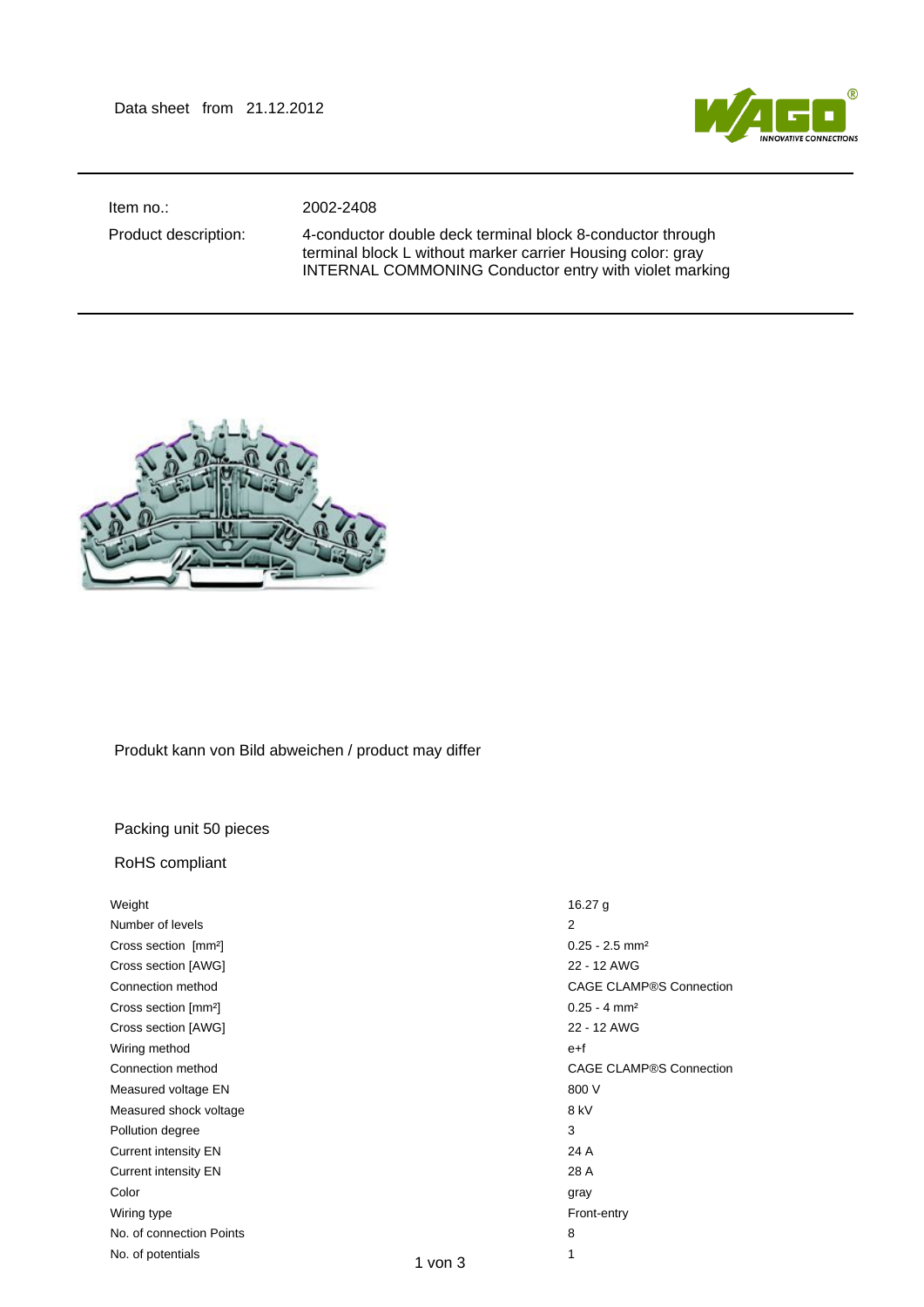| Height | 52.5 mm    |
|--------|------------|
| Height | 2.067 in   |
| Width  | 5.2 mm     |
| Width  | $0.205$ in |
|        |            |